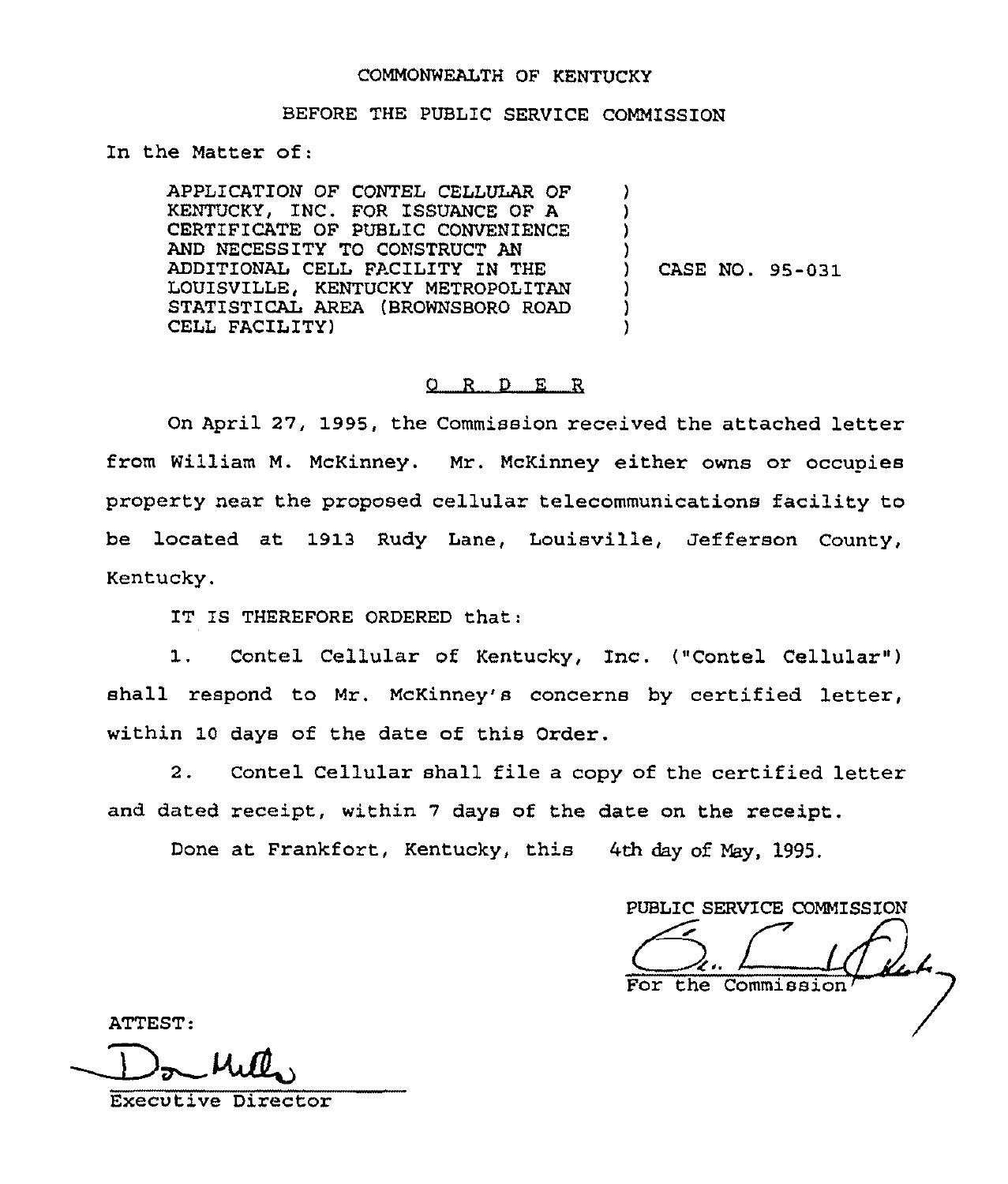April 17, 1995 3910 Brookfield Avenue Louisville, KY 40207

Mr. Don Mills Executive Director Public Service Commission 730 Schenkel Lane P. 0. Box 615 Frankfort, KY 40602

RECEN<sub>T</sub>-

 $\left(\begin{matrix} I_{\alpha} & \beta_{\alpha} \\ \beta_{\alpha} & \beta_{\alpha} \end{matrix}\right)$ 

APR 27 1995

PUBLIC SERVICE

 $\ddotsc$ 

Dear Mr. Mills,

SUBJECT: Proposed Cellular Radio Tower

An office complex is being built in Louisville on Rudy Lane, just North of Brownsboro Road. This is adjacent to the Sixth Class City of Winding Falls, and a new condominium complex, Ashwood Bluff. The office complex developer is proposing a cellular radio tower on that property.

When the office complex was proposed and presented to Winding Falls and the Louisville and Jefferson County Planning Commission, such cellular tower was not included. This Planning Commission, such certural cowel was not included. This Fig. neighborhoods. Unfortunately, they have no control over such radio towers. The residential areas adjacent the office complex need your understanding and cooperation.

My wife and I are in the process of purchasing one of the close proximity to Ashwood Bluff is an obnoxious intrusion. Such <sup>a</sup> tower will not only be <sup>a</sup> real nuisance but it will have <sup>a</sup> negative impact on the value of our property and surrounding properties. Surely, if such <sup>a</sup> tower is absolutely necessary, it could be located in some commercial/industrial location where it would not encroach on private residential neighborhoods.

I find it hard to believe that your office would approve such <sup>a</sup> commercial intrusion on this quiet upscale neighborhood.

Rudy Lane Inc., the developer of Ashwood Bluff plans to vigorously oppose this tower with whatever actions are necessary. Their actions on behalf of these residents will be in conjunction with efforts by the adjoining cities and Paul Semonin Realtors Inc., the marketing company for Ashwood Bluff.

Please give attention to this matter and please consider our concerns about the proposed cellular radio tower.

Sincerely,

 $w_{mn}$ 

William M. McKin